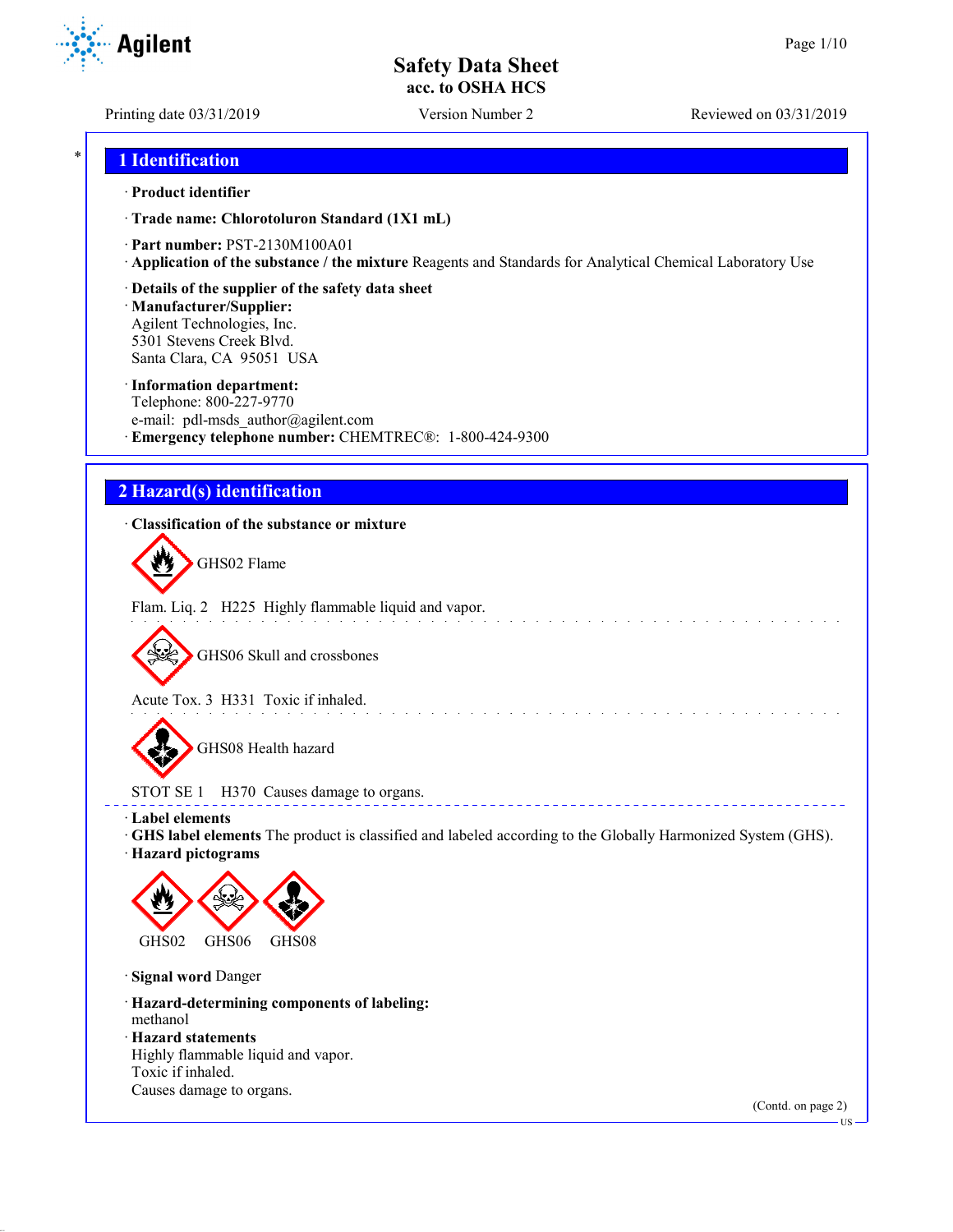Printing date 03/31/2019 Version Number 2 Reviewed on 03/31/2019

#### **Trade name: Chlorotoluron Standard (1X1 mL)**

· **Precautionary statements** Keep away from heat/sparks/open flames/hot surfaces. - No smoking. Ground/bond container and receiving equipment. Use explosion-proof electrical/ventilating/lighting/equipment. Use only non-sparking tools. Take precautionary measures against static discharge. Do not breathe dust/fume/gas/mist/vapors/spray. Wash thoroughly after handling. Do not eat, drink or smoke when using this product. Use only outdoors or in a well-ventilated area. Wear protective gloves/protective clothing/eye protection/face protection. If on skin (or hair): Take off immediately all contaminated clothing. Rinse skin with water/shower. IF INHALED: Remove person to fresh air and keep comfortable for breathing. IF exposed: Call a POISON CENTER or doctor/physician. Specific treatment (see on this label). In case of fire: Use for extinction: CO2, powder or water spray. Store in a well-ventilated place. Keep container tightly closed. Store in a well-ventilated place. Keep cool. Store locked up. Dispose of contents/container in accordance with local/regional/national/international regulations. · **Classification system:** · **NFPA ratings (scale 0 - 4)** 1 3  $\overline{0}$  $Health = 1$  $Fire = 3$ Reactivity  $= 0$ · **HMIS-ratings (scale 0 - 4) HEALTH**  FIRE REACTIVITY  $\boxed{0}$  Reactivity = 0  $\overline{1}$  Health = \*1  $3$  Fire = 3 · **Other hazards**

- · **Results of PBT and vPvB assessment**
- · **PBT:** Not applicable.
- · **vPvB:** Not applicable.

# **3 Composition/information on ingredients**

· **Chemical characterization: Mixtures**

· **Description:** Mixture of the substances listed below with nonhazardous additions.

· **Dangerous components:**

67-56-1 methanol 99.987%

# **4 First-aid measures**

· **Description of first aid measures**

· **General information:**

Immediately remove any clothing soiled by the product.

(Contd. on page 3)



(Contd. of page 1)

US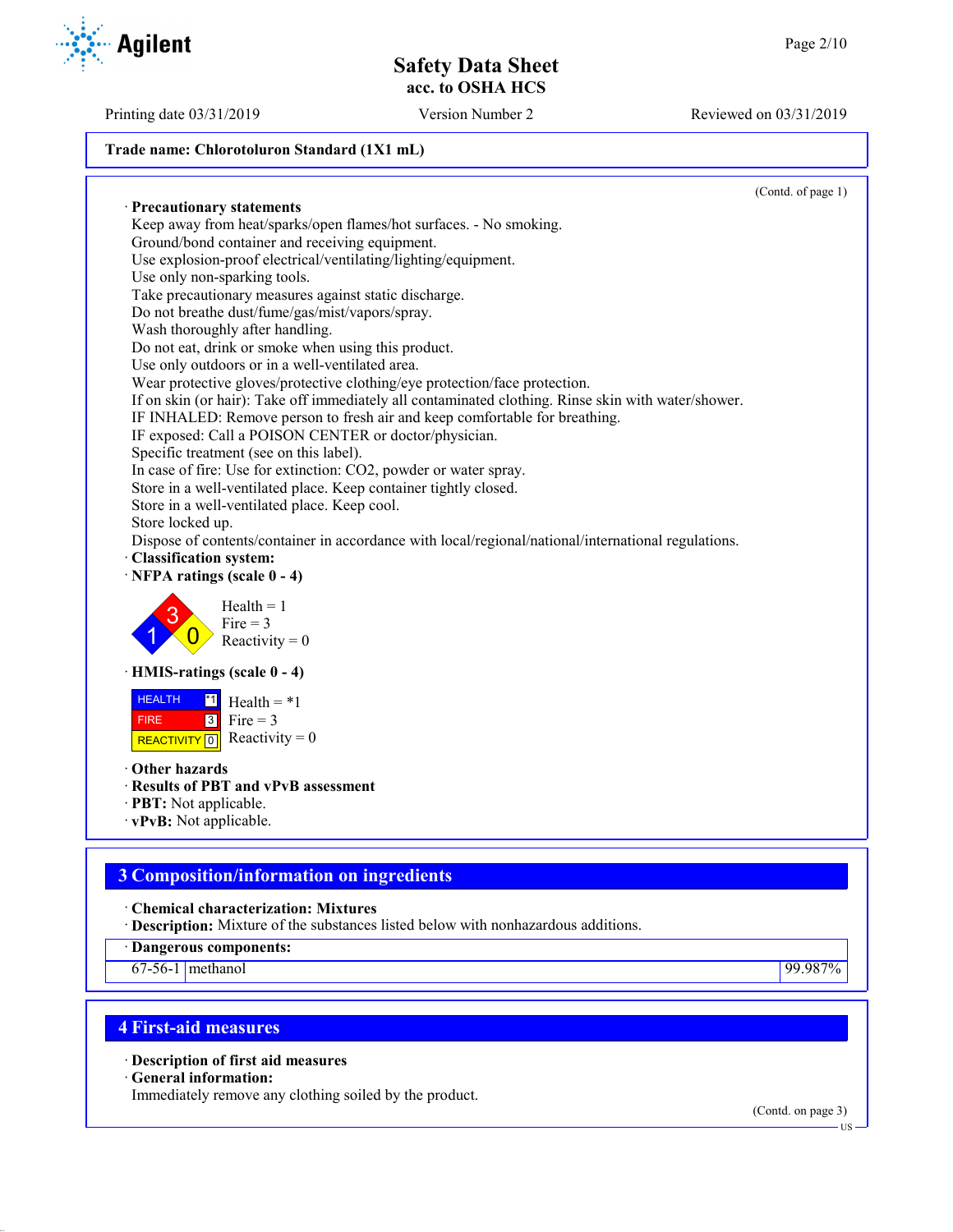Printing date 03/31/2019 Version Number 2 Reviewed on 03/31/2019

## **Trade name: Chlorotoluron Standard (1X1 mL)**

(Contd. of page 2)

Remove breathing apparatus only after contaminated clothing have been completely removed. In case of irregular breathing or respiratory arrest provide artificial respiration.

· **After inhalation:**

Supply fresh air or oxygen; call for doctor.

- In case of unconsciousness place patient stably in side position for transportation.
- · **After skin contact:** Immediately wash with water and soap and rinse thoroughly.
- · **After eye contact:** Rinse opened eye for several minutes under running water. Then consult a doctor.
- · **After swallowing:** If symptoms persist consult doctor.
- · **Information for doctor:**

· **Most important symptoms and effects, both acute and delayed** No further relevant information available.

- · **Indication of any immediate medical attention and special treatment needed**
- No further relevant information available.

# **5 Fire-fighting measures**

- · **Extinguishing media**
- · **Suitable extinguishing agents:**
- CO2, extinguishing powder or water spray. Fight larger fires with water spray or alcohol resistant foam.
- · **For safety reasons unsuitable extinguishing agents:** Water with full jet
- · **Special hazards arising from the substance or mixture**

During heating or in case of fire poisonous gases are produced.

- · **Advice for firefighters**
- · **Protective equipment:** Mouth respiratory protective device.

## **6 Accidental release measures**

· **Personal precautions, protective equipment and emergency procedures** Mount respiratory protective device. Wear protective equipment. Keep unprotected persons away. · **Environmental precautions:** Do not allow to enter sewers/ surface or ground water. · **Methods and material for containment and cleaning up:** Absorb with liquid-binding material (sand, diatomite, acid binders, universal binders, sawdust). Dispose contaminated material as waste according to item 13. Ensure adequate ventilation. · **Reference to other sections** See Section 7 for information on safe handling. See Section 8 for information on personal protection equipment. See Section 13 for disposal information. · **Protective Action Criteria for Chemicals** · **PAC-1:** 67-56-1 methanol 530 ppm · **PAC-2:**  $67-56-1$  methanol 2,100 ppm · **PAC-3:** 67-56-1 methanol 7200\* ppm



US

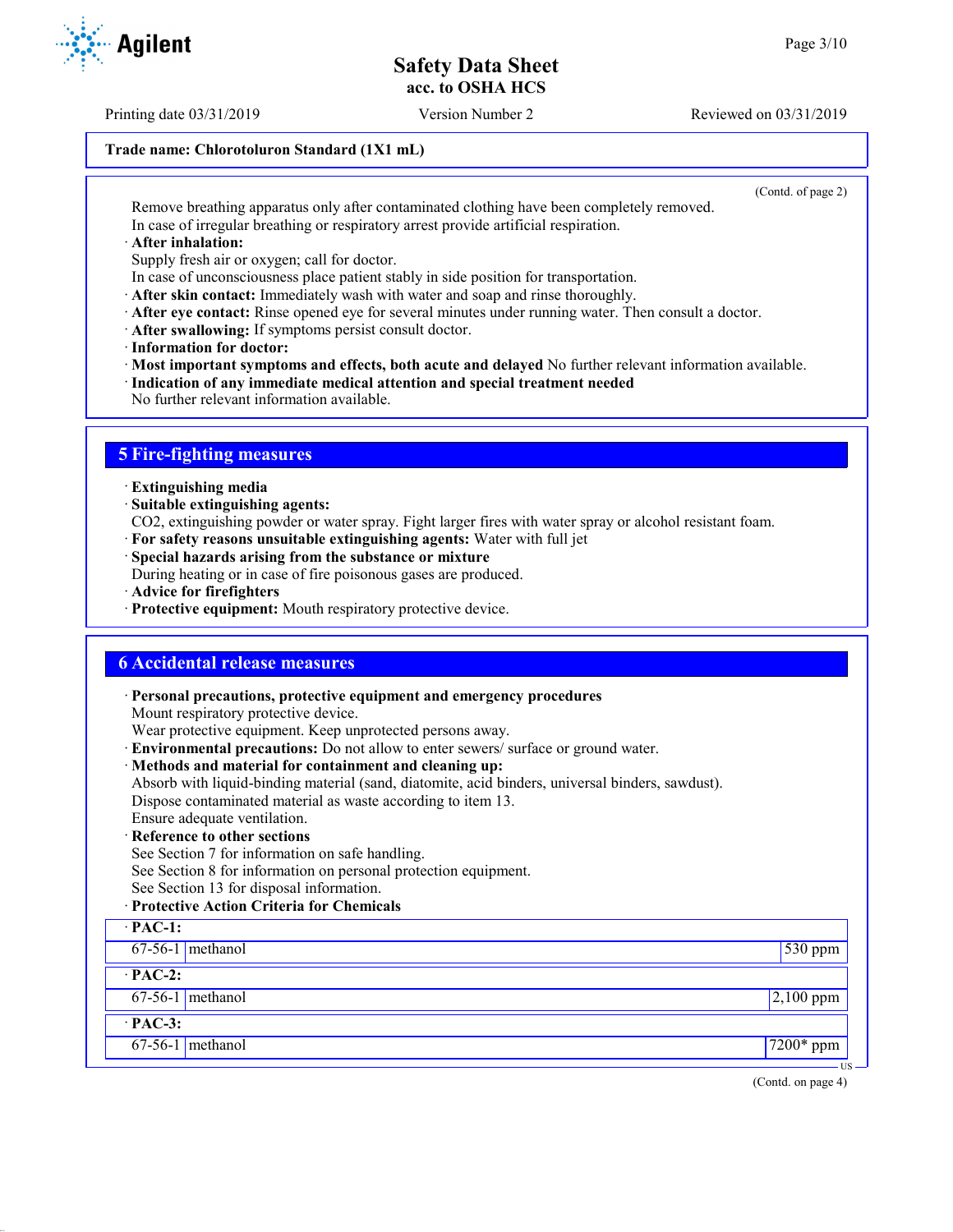Printing date 03/31/2019 Version Number 2 Reviewed on 03/31/2019

**Trade name: Chlorotoluron Standard (1X1 mL)**

(Contd. of page 3)

## **7 Handling and storage**

· **Handling:**

· **Precautions for safe handling**

Ensure good ventilation/exhaustion at the workplace.

Open and handle receptacle with care.

- Prevent formation of aerosols.
- · **Information about protection against explosions and fires:** Keep ignition sources away - Do not smoke.
- Protect against electrostatic charges.

Keep respiratory protective device available.

#### · **Conditions for safe storage, including any incompatibilities**

- · **Storage:**
- · **Requirements to be met by storerooms and receptacles:** Store in a cool location.
- · **Information about storage in one common storage facility:** Not required.
- · **Further information about storage conditions:**
- Keep receptacle tightly sealed.

Store in cool, dry conditions in well sealed receptacles.

· **Specific end use(s)** No further relevant information available.

## \* **8 Exposure controls/personal protection**

· **Additional information about design of technical systems:** No further data; see item 7.

· **Control parameters**

· **Components with limit values that require monitoring at the workplace: 67-56-1 methanol** PEL Long-term value: 260 mg/m<sup>3</sup>, 200 ppm REL Short-term value:  $325 \text{ mg/m}^3$ ,  $250 \text{ ppm}$ Long-term value:  $260$  mg/m<sup>3</sup>,  $200$  ppm Skin TLV Short-term value: 328 mg/m³, 250 ppm Long-term value:  $262$  mg/m<sup>3</sup>,  $200$  ppm Skin; BEI · **Ingredients with biological limit values: 67-56-1 methanol**  $BEI$  15 mg/L Medium: urine Time: end of shift Parameter: Methanol (background, nonspecific) · **Additional information:** The lists that were valid during the creation were used as basis. · **Exposure controls** · **Personal protective equipment:** · **General protective and hygienic measures:** Keep away from foodstuffs, beverages and feed. Immediately remove all soiled and contaminated clothing. Wash hands before breaks and at the end of work. Store protective clothing separately.

(Contd. on page 5)

```
 US
```
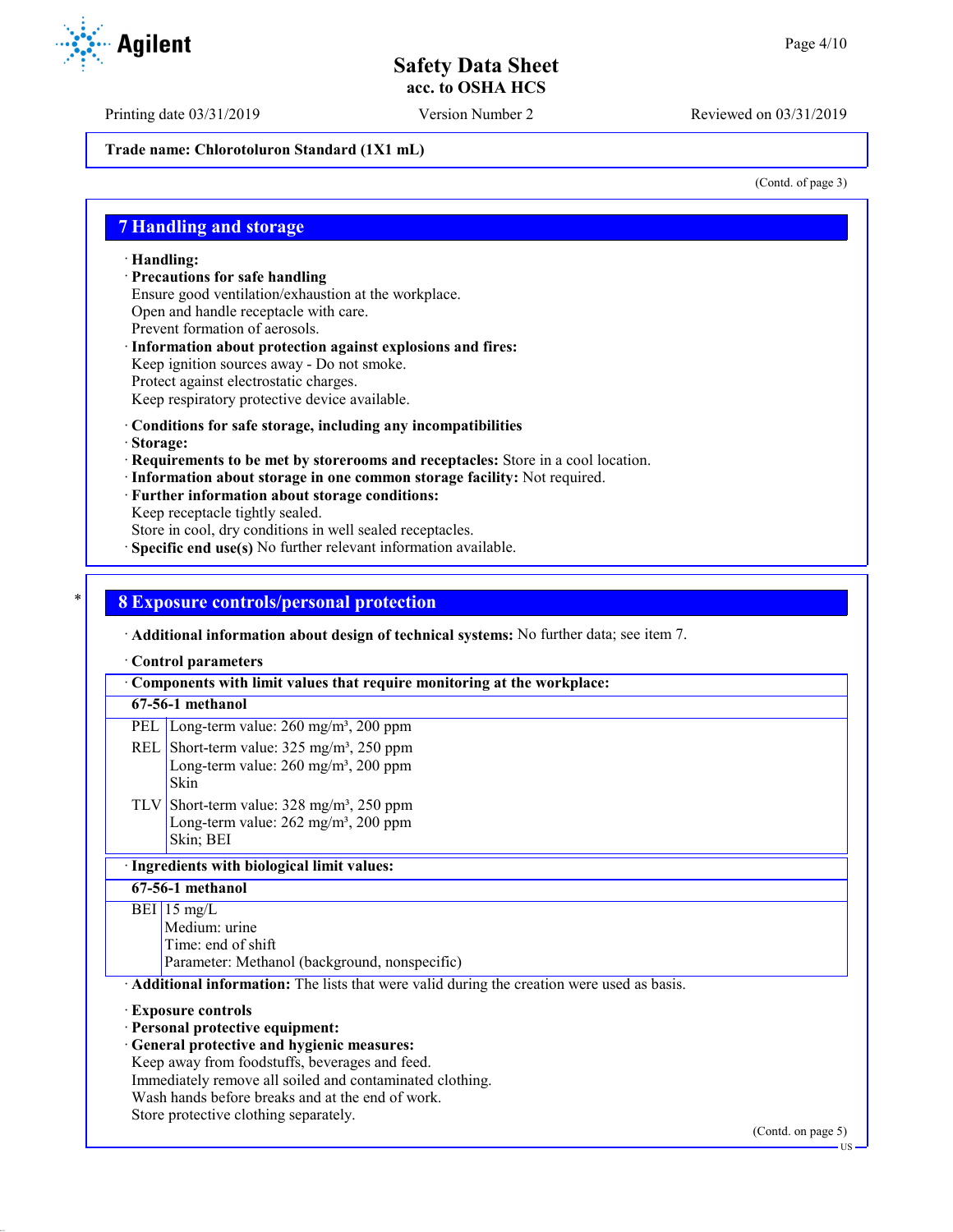Printing date 03/31/2019 Version Number 2 Reviewed on 03/31/2019

## **Trade name: Chlorotoluron Standard (1X1 mL)**

(Contd. of page 4)

US

#### · **Breathing equipment:**

When used as intended with Agilent instruments, the use of the product under normal laboratory conditions and with standard practices does not result in significant airborne exposures and therefore respiratory protection is not needed.

Under an emergency condition where a respirator is deemed necessary, use a NIOSH or equivalent approved device/equipment with appropriate organic or acid gas cartridge.

#### · **Protection of hands:**

Although not recommended for constant contact with the chemicals or for clean-up, nitrile gloves 11-13 mil thickness are recommended for normal use. The breakthrough time is 1 hr. For cleaning a spill where there is direct contact of the chemical, butyl rubber gloves are recommended 12-15 mil thickness with breakthrough times exceeding 4 hrs. Supplier recommendations should be followed.

#### · **Material of gloves**

For normal use: nitrile rubber, 11-13 mil thickness

For direct contact with the chemical: butyl rubber, 12-15 mil thickness

#### · **Penetration time of glove material**

For normal use: nitrile rubber: 1 hour

For direct contact with the chemical: butyl rubber: >4 hours

· **Eye protection:**



Tightly sealed goggles

| <b>9 Physical and chemical properties</b>                                                                    |                                                                                               |  |
|--------------------------------------------------------------------------------------------------------------|-----------------------------------------------------------------------------------------------|--|
| · Information on basic physical and chemical properties<br><b>Ceneral Information</b><br>$\cdot$ Appearance: |                                                                                               |  |
| Form:                                                                                                        | Fluid                                                                                         |  |
| Color:                                                                                                       | Colorless                                                                                     |  |
| · Odor:                                                                                                      | Alcohol-like                                                                                  |  |
| Odor threshold:                                                                                              | Not determined.                                                                               |  |
| $\cdot$ pH-value:                                                                                            | Not determined.                                                                               |  |
| Change in condition<br><b>Melting point/Melting range:</b><br><b>Boiling point/Boiling range:</b>            | $-98$ °C ( $-144.4$ °F)<br>64 °C (147.2 °F)                                                   |  |
| · Flash point:                                                                                               | 9 °C (48.2 °F)                                                                                |  |
| · Flammability (solid, gaseous):                                                                             | Not applicable.                                                                               |  |
| · Ignition temperature:                                                                                      | 455 °C (851 °F)                                                                               |  |
| · Decomposition temperature:                                                                                 | Not determined.                                                                               |  |
| · Auto igniting:                                                                                             | Product is not selfigniting.                                                                  |  |
| Danger of explosion:                                                                                         | Product is not explosive. However, formation of explosive air/vapor<br>mixtures are possible. |  |
| <b>Explosion limits:</b><br>Lower:                                                                           | 5.5 Vol $\%$                                                                                  |  |
|                                                                                                              | (Contd. on page 6)                                                                            |  |

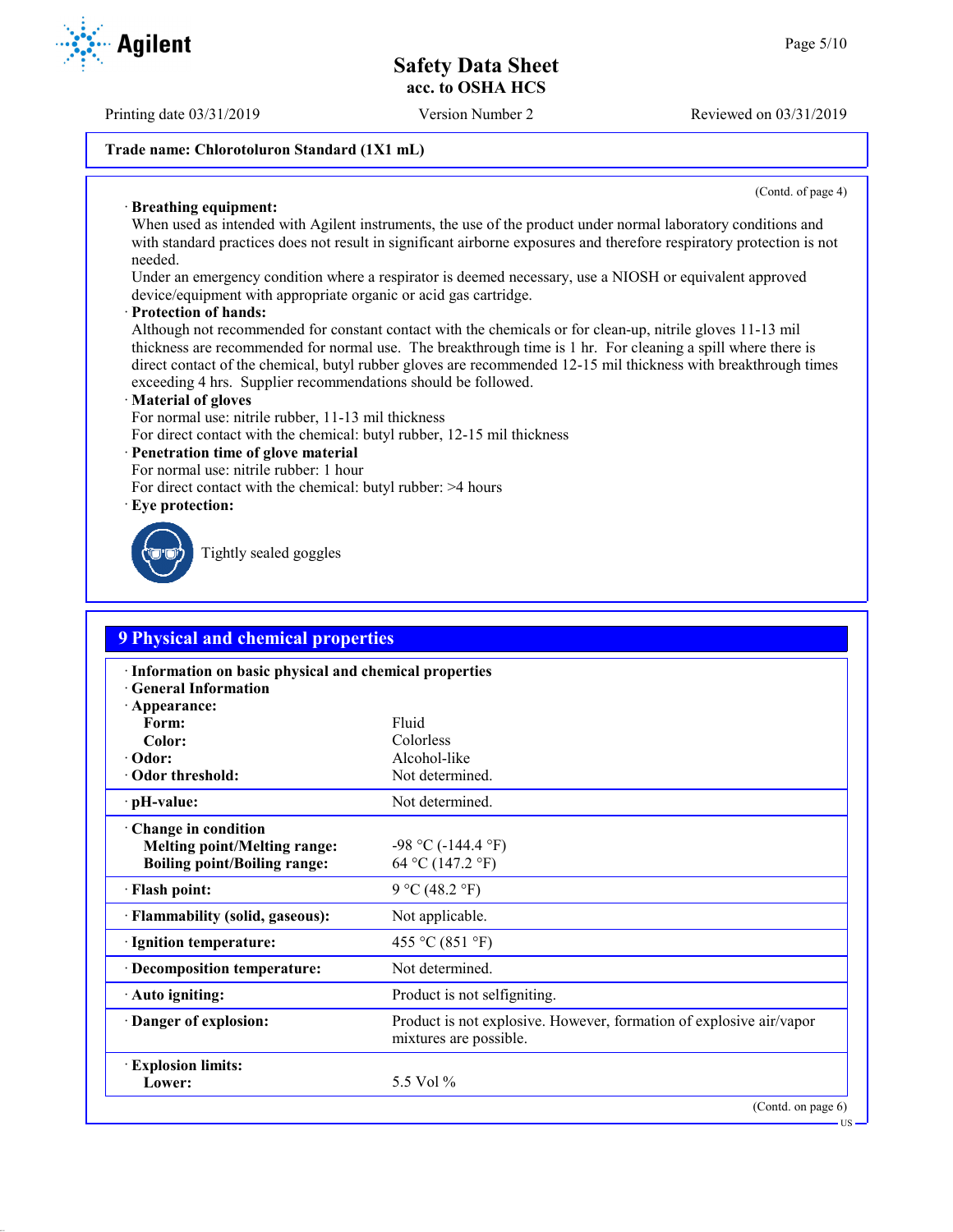Printing date 03/31/2019 Version Number 2 Reviewed on 03/31/2019

## **Trade name: Chlorotoluron Standard (1X1 mL)**

|                                                            | (Contd. of page 5)                         |
|------------------------------------------------------------|--------------------------------------------|
| Upper:                                                     | 44 Vol %                                   |
| $\cdot$ Vapor pressure at 20 °C (68 °F):                   | 100 hPa (75 mm Hg)                         |
| $\cdot$ Density at 20 °C (68 °F):                          | $0.8$ g/cm <sup>3</sup> (6.676 lbs/gal)    |
| · Relative density                                         | Not determined.                            |
| · Vapor density                                            | Not determined.                            |
| · Evaporation rate                                         | Not determined.                            |
| · Solubility in / Miscibility with                         |                                            |
| Water:                                                     | Not miscible or difficult to mix.          |
| · Partition coefficient (n-octanol/water): Not determined. |                                            |
| · Viscosity:                                               |                                            |
| Dynamic:                                                   | Not determined.                            |
| Kinematic:                                                 | Not determined.                            |
| · Solvent content:                                         |                                            |
| Organic solvents:                                          | $100.0\%$                                  |
| <b>VOC</b> content:                                        | $99.99\%$                                  |
|                                                            | 999.9 g/l / 8.34 lb/gal                    |
| Other information                                          | No further relevant information available. |

# **10 Stability and reactivity**

· **Reactivity** No further relevant information available.

- · **Chemical stability**
- · **Thermal decomposition / conditions to be avoided:** No decomposition if used according to specifications.
- · **Possibility of hazardous reactions** No dangerous reactions known.
- · **Conditions to avoid** No further relevant information available.
- · **Incompatible materials:** No further relevant information available.
- · **Hazardous decomposition products:** No dangerous decomposition products known.

## **11 Toxicological information**

#### · **Information on toxicological effects**

· **Acute toxicity:**

· **LD/LC50 values that are relevant for classification:**

**ATE (Acute Toxicity Estimate)**

# Inhalative  $LC50/4$  h  $3$  mg/L

#### **67-56-1 methanol**

| Oral   | LD <sub>50</sub> | $5,628$ mg/kg (rat)     |
|--------|------------------|-------------------------|
| Dermal | LD50             | $15,800$ mg/kg (rabbit) |

#### · **Primary irritant effect:**

· **on the skin:** No irritant effect.

· **on the eye:** No irritating effect.

· **Sensitization:** No sensitizing effects known.

· **Additional toxicological information:**

The product shows the following dangers according to internally approved calculation methods for preparations: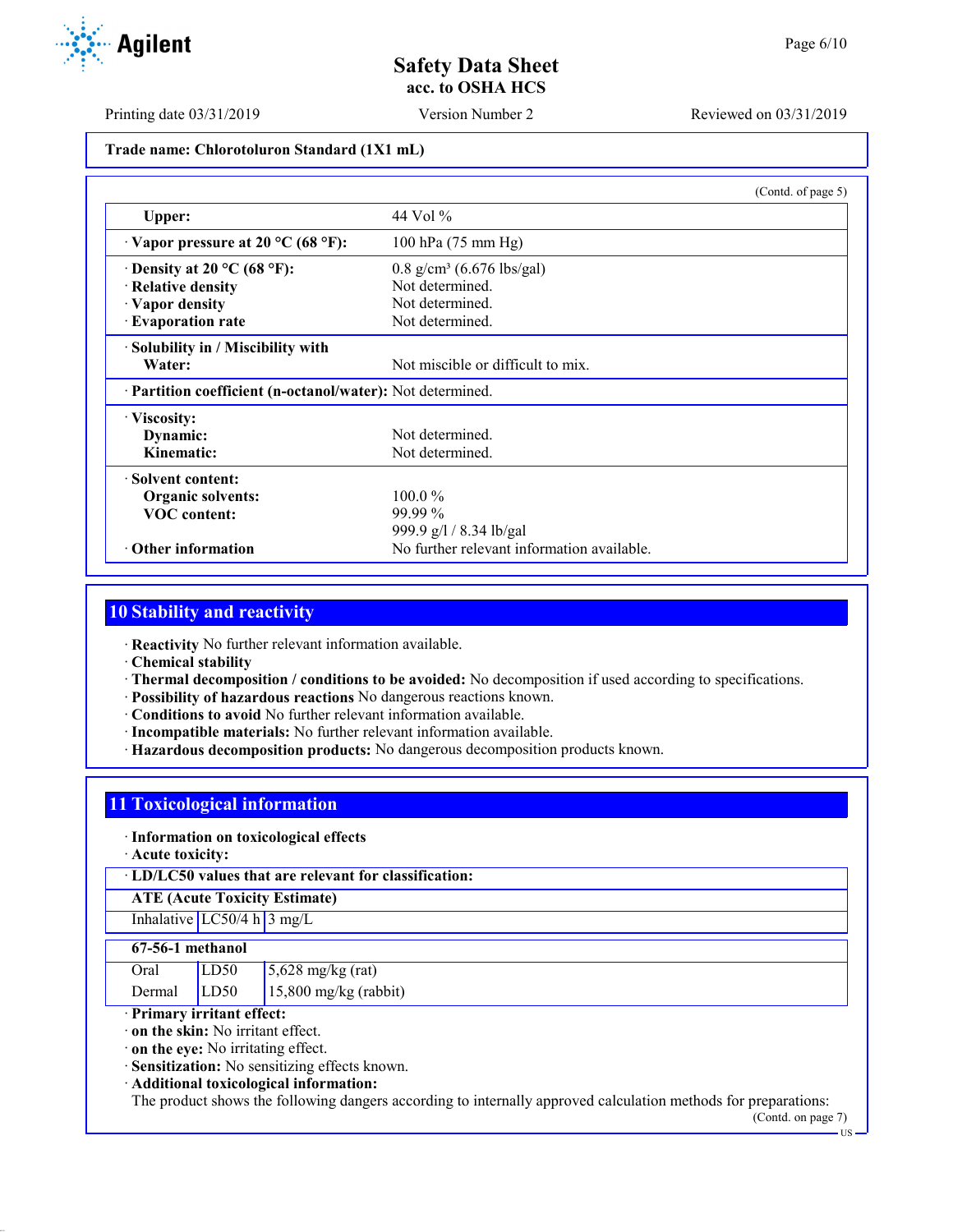(Contd. of page 6)

# **Safety Data Sheet acc. to OSHA HCS**

Printing date 03/31/2019 Version Number 2 Reviewed on 03/31/2019

**Trade name: Chlorotoluron Standard (1X1 mL)**

## Toxic

· **Carcinogenic categories**

## · **IARC (International Agency for Research on Cancer)**

None of the ingredients is listed.

· **NTP (National Toxicology Program)**

None of the ingredients is listed.

## · **OSHA-Ca (Occupational Safety & Health Administration)**

None of the ingredients is listed.

## **12 Ecological information**

#### · **Toxicity**

- · **Aquatic toxicity:** No further relevant information available.
- · **Persistence and degradability** No further relevant information available.
- · **Behavior in environmental systems:**
- · **Bioaccumulative potential** No further relevant information available.
- · **Mobility in soil** No further relevant information available.
- · **Additional ecological information:**
- · **General notes:**
- Water hazard class 1 (Self-assessment): slightly hazardous for water

Do not allow undiluted product or large quantities of it to reach ground water, water course or sewage system.

- · **Results of PBT and vPvB assessment**
- · **PBT:** Not applicable.
- · **vPvB:** Not applicable.
- · **Other adverse effects** No further relevant information available.

# **13 Disposal considerations**

## · **Waste treatment methods**

· **Recommendation:**

Must not be disposed of together with household garbage. Do not allow product to reach sewage system.

· **Recommendation:** Disposal must be made according to official regulations.

# **14 Transport information**

| · Not Regulated, De minimus Quantities | $\overline{\phantom{a}}$ |                   |
|----------------------------------------|--------------------------|-------------------|
| ⋅ UN-Number                            |                          |                   |
| · DOT, IMDG, IATA                      | UN1230                   |                   |
| $\cdot$ UN proper shipping name        |                          |                   |
| ∙ DOT                                  | Methanol mixture         |                   |
| · IMDG, IATA                           | METHANOL mixture         |                   |
|                                        |                          | (Cond. on page 8) |
|                                        |                          | $US -$            |



<sup>·</sup> **Uncleaned packagings:**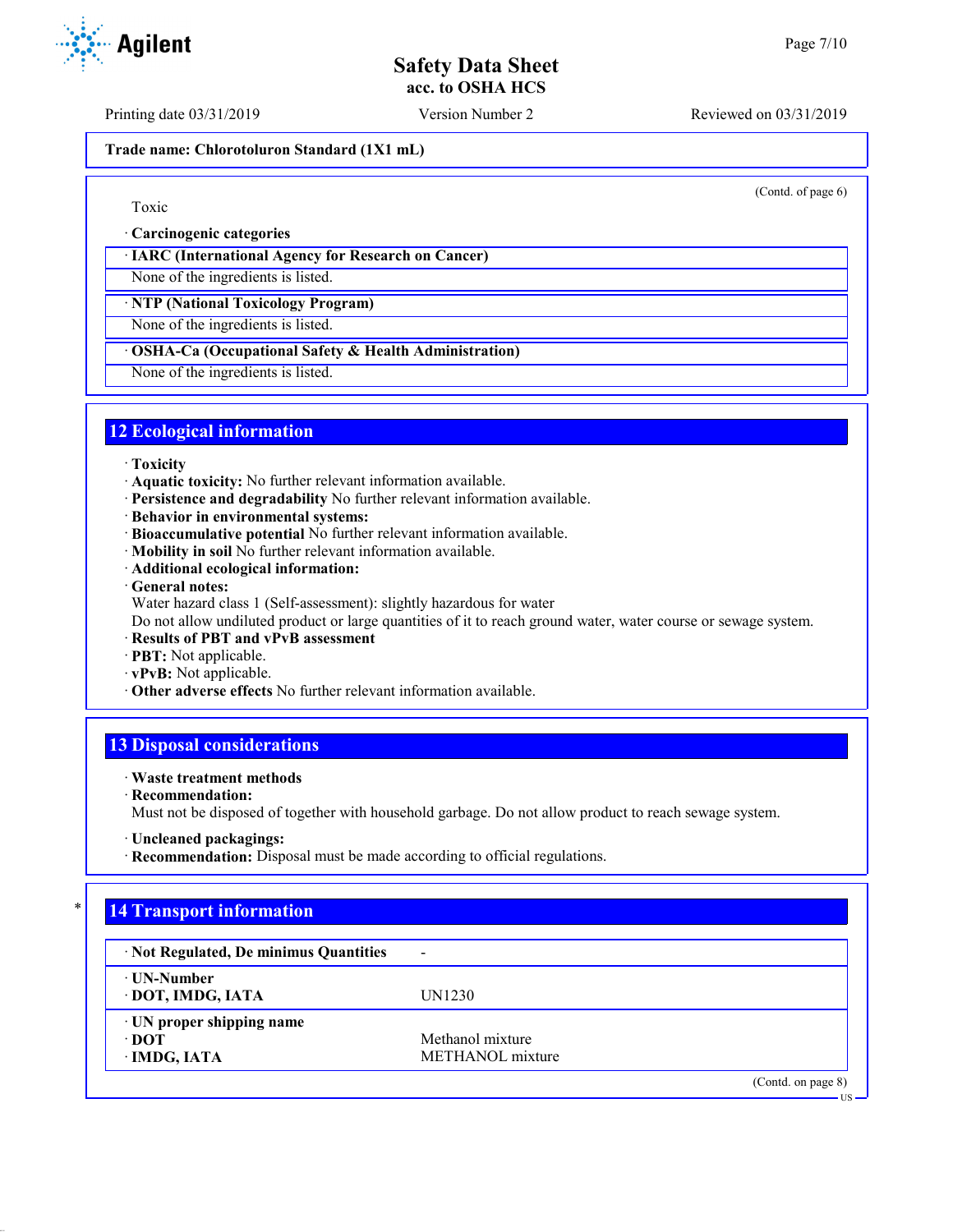Printing date 03/31/2019 Version Number 2 Reviewed on 03/31/2019

|  | Trade name: Chlorotoluron Standard (1X1 mL) |  |  |  |
|--|---------------------------------------------|--|--|--|
|--|---------------------------------------------|--|--|--|

| Transport hazard class(es)<br>$\cdot$ DOT<br>· Class<br>· Label<br>3, 6.1<br>$\cdot$ IMDG<br>بليوا<br>· Class<br>3/6.1<br>· Label<br>$\cdot$ IATA<br>· Class<br>3(6.1)<br>· Label<br>· Packing group<br>· DOT, IMDG, IATA<br>$\rm II$<br>· Environmental hazards:<br>· Special precautions for user<br>· Danger code (Kemler):<br>336<br>· EMS Number:<br>$F-E, S-D$<br>· Stowage Category<br>B<br>Stowage Code<br>Transport in bulk according to Annex II of<br>MARPOL73/78 and the IBC Code<br>· Transport/Additional information: | 3 Flammable liquids<br>3 Flammable liquids<br>3 Flammable liquids                                   |
|--------------------------------------------------------------------------------------------------------------------------------------------------------------------------------------------------------------------------------------------------------------------------------------------------------------------------------------------------------------------------------------------------------------------------------------------------------------------------------------------------------------------------------------|-----------------------------------------------------------------------------------------------------|
|                                                                                                                                                                                                                                                                                                                                                                                                                                                                                                                                      |                                                                                                     |
|                                                                                                                                                                                                                                                                                                                                                                                                                                                                                                                                      |                                                                                                     |
|                                                                                                                                                                                                                                                                                                                                                                                                                                                                                                                                      |                                                                                                     |
|                                                                                                                                                                                                                                                                                                                                                                                                                                                                                                                                      |                                                                                                     |
|                                                                                                                                                                                                                                                                                                                                                                                                                                                                                                                                      |                                                                                                     |
|                                                                                                                                                                                                                                                                                                                                                                                                                                                                                                                                      |                                                                                                     |
|                                                                                                                                                                                                                                                                                                                                                                                                                                                                                                                                      |                                                                                                     |
|                                                                                                                                                                                                                                                                                                                                                                                                                                                                                                                                      |                                                                                                     |
|                                                                                                                                                                                                                                                                                                                                                                                                                                                                                                                                      |                                                                                                     |
|                                                                                                                                                                                                                                                                                                                                                                                                                                                                                                                                      |                                                                                                     |
|                                                                                                                                                                                                                                                                                                                                                                                                                                                                                                                                      |                                                                                                     |
|                                                                                                                                                                                                                                                                                                                                                                                                                                                                                                                                      |                                                                                                     |
|                                                                                                                                                                                                                                                                                                                                                                                                                                                                                                                                      |                                                                                                     |
|                                                                                                                                                                                                                                                                                                                                                                                                                                                                                                                                      | Not applicable.                                                                                     |
|                                                                                                                                                                                                                                                                                                                                                                                                                                                                                                                                      | Warning: Flammable liquids                                                                          |
|                                                                                                                                                                                                                                                                                                                                                                                                                                                                                                                                      |                                                                                                     |
|                                                                                                                                                                                                                                                                                                                                                                                                                                                                                                                                      |                                                                                                     |
|                                                                                                                                                                                                                                                                                                                                                                                                                                                                                                                                      | SW2 Clear of living quarters.                                                                       |
|                                                                                                                                                                                                                                                                                                                                                                                                                                                                                                                                      |                                                                                                     |
|                                                                                                                                                                                                                                                                                                                                                                                                                                                                                                                                      | Not applicable.                                                                                     |
|                                                                                                                                                                                                                                                                                                                                                                                                                                                                                                                                      |                                                                                                     |
| $\cdot$ DOT                                                                                                                                                                                                                                                                                                                                                                                                                                                                                                                          |                                                                                                     |
| · Quantity limitations                                                                                                                                                                                                                                                                                                                                                                                                                                                                                                               | On passenger aircraft/rail: 1 L<br>On cargo aircraft only: 60 L                                     |
| $\cdot$ IMDG                                                                                                                                                                                                                                                                                                                                                                                                                                                                                                                         |                                                                                                     |
| 1L<br>· Limited quantities (LQ)                                                                                                                                                                                                                                                                                                                                                                                                                                                                                                      |                                                                                                     |
| · Excepted quantities (EQ)                                                                                                                                                                                                                                                                                                                                                                                                                                                                                                           |                                                                                                     |
|                                                                                                                                                                                                                                                                                                                                                                                                                                                                                                                                      | Code: E2                                                                                            |
|                                                                                                                                                                                                                                                                                                                                                                                                                                                                                                                                      | Maximum net quantity per inner packaging: 30 ml<br>Maximum net quantity per outer packaging: 500 ml |

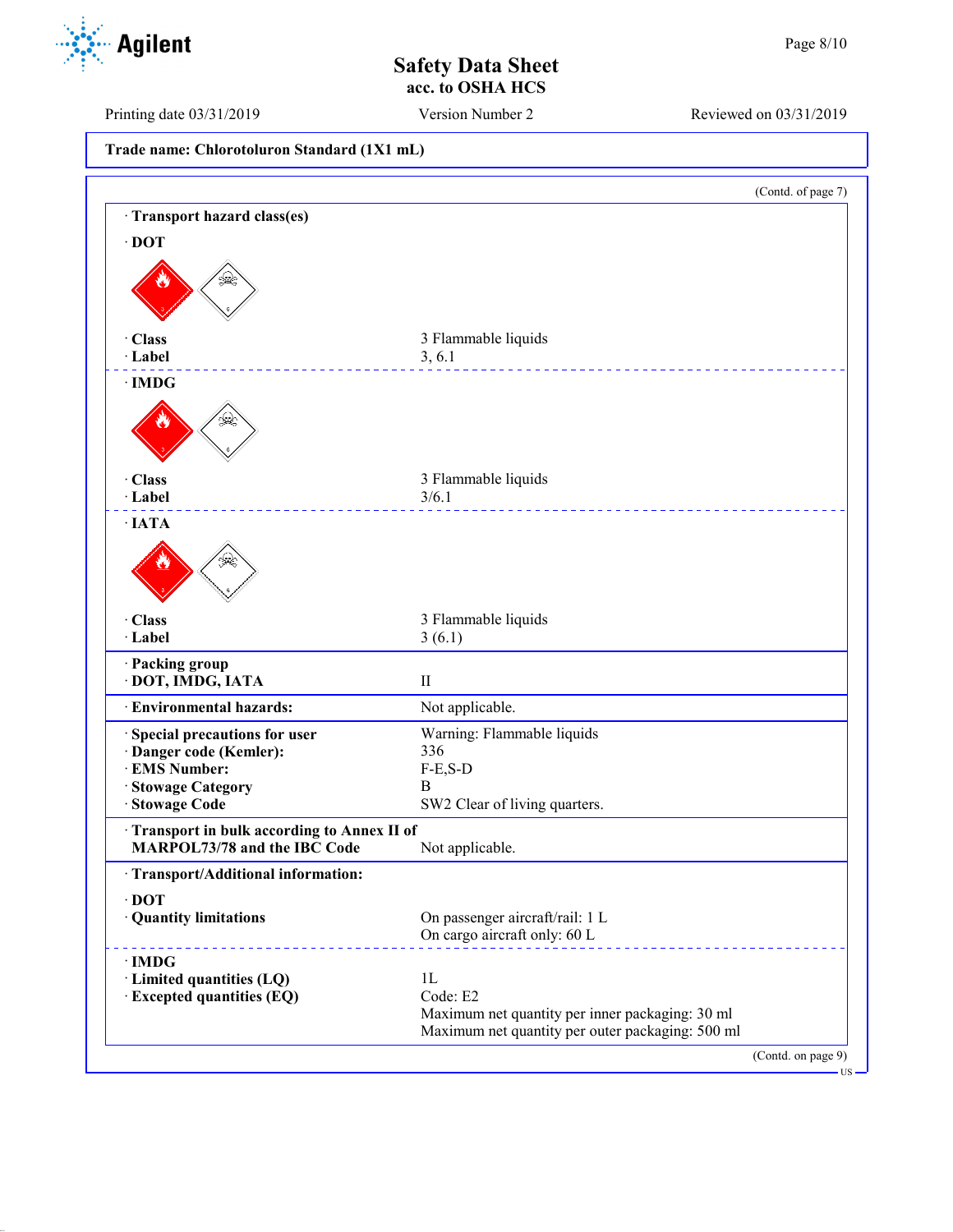Printing date 03/31/2019 Version Number 2 Reviewed on 03/31/2019

**Trade name: Chlorotoluron Standard (1X1 mL)**

· **UN "Model Regulation":** UN 1230 METHANOL MIXTURE, 3 (6.1), II

# **15 Regulatory information**

· **Safety, health and environmental regulations/legislation specific for the substance or mixture** · **Sara**

· **Section 355 (extremely hazardous substances):**

None of the ingredients is listed.

· **Section 313 (Specific toxic chemical listings):**

 $67-56-1$  methanol

· **TSCA (Toxic Substances Control Act):**

All ingredients are listed.

· **Proposition 65**

· **Chemicals known to cause cancer:**

None of the ingredients is listed.

· **Chemicals known to cause reproductive toxicity for females:**

None of the ingredients is listed.

· **Chemicals known to cause reproductive toxicity for males:**

None of the ingredients is listed.

· **Chemicals known to cause developmental toxicity:**

67-56-1 methanol

· **Carcinogenic categories**

· **EPA (Environmental Protection Agency)**

None of the ingredients is listed.

· **TLV (Threshold Limit Value established by ACGIH)**

None of the ingredients is listed.

· **NIOSH-Ca (National Institute for Occupational Safety and Health)**

None of the ingredients is listed.

· **Chemical safety assessment:** A Chemical Safety Assessment has not been carried out.

# **16 Other information**

The information contained in this document is based on Agilent's state of knowledge at the time of preparation. No warranty as to its accurateness, completeness or suitability for a particular purpose is expressed or implied.

· **Department issuing SDS:** Document Control / Regulatory

· **Contact:** regulatory@ultrasci.com

· **Date of preparation / last revision** 03/31/2019 / 1

· **Abbreviations and acronyms:**

ADR: Accord européen sur le transport des marchandises dangereuses par Route (European Agreement concerning the International Carriage of Dangerous Goods by Road)

IMDG: International Maritime Code for Dangerous Goods

DOT: US Department of Transportation

IATA: International Air Transport Association

ACGIH: American Conference of Governmental Industrial Hygienists



(Contd. of page 8)